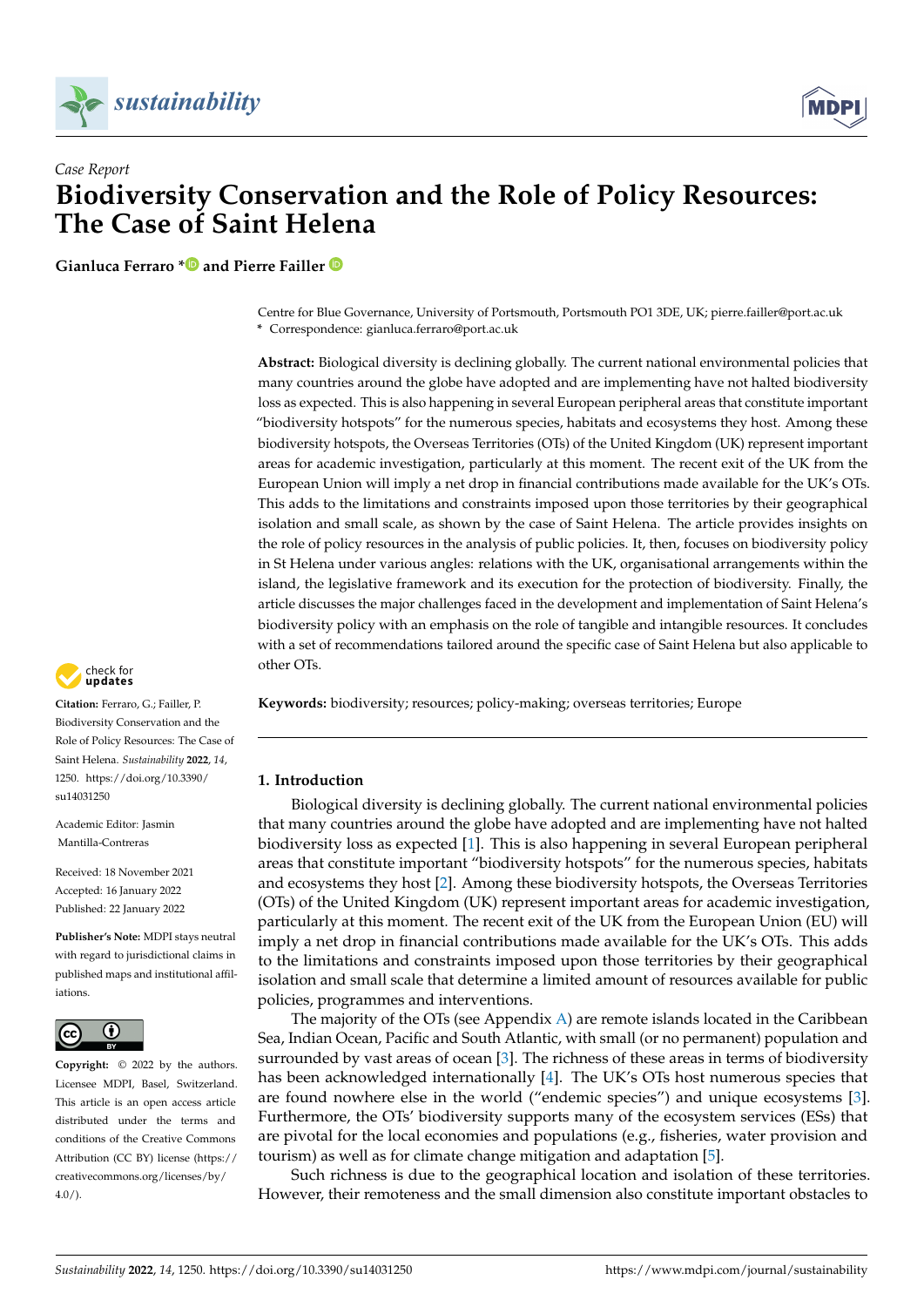the management of biodiversity in the OTs. Although each OT is unique in its institutional arrangements and constitutional relations with the UK (Interview A), many OTs share similar challenges in the development and implementation of national policies and public programmes for the conservation of their biodiversity [\[3\]](#page-11-2). Because of their insular nature, small scale and geographical remoteness, the UK's OTs are also extremely vulnerable to climate change [\[4\]](#page-11-3).

The competence for environmental matters, including biodiversity conservation, has been devolved to the governments of the OTs since the late 1990s. It is the government of each OT that develops environmental policies, legislation and standards, sometimes with the support of the UK government [\[5\]](#page-11-4). All OTs have adopted (and reformed) policies and legal instruments for biodiversity conservation; the UK has financially supported some of these reforms (through Department for Environment, Food and Rural Affairs or DEFRA) and various projects (e.g., under the Darwin initiative)  $[4]$ . The OTs have thus made significant progress in the designation of protected areas, the conservation of species and habitats, and the control of invasive species. The role of Non-Governmental Organisations (NGOs) (in collaboration with public agencies) in such achievements is undeniable [\[4\]](#page-11-3).

Despite these efforts, improvements are still needed. For instance, the last IUCN Red List of Threatened Species [\[6\]](#page-11-5) identifies many of them in the OTs—either as vulnerable (Vu), endangered (En) or critically endangered (Cr) (Table [1\)](#page-1-0). The main pressures on biodiversity in the OTs come from habitat loss (e.g., through development for tourism), invasive alien species (IAS) and climate change [\[5\]](#page-11-4). A high number of threatened species is found in Saint Helena (St Helena), which calls for an in-depth qualitative investigation on the causes of such degradation and the major constraints in the island's policy interventions.

|                                                                         | Vu | En | Cr | <b>Total</b> |
|-------------------------------------------------------------------------|----|----|----|--------------|
| Metropolitan UK                                                         | 16 | 17 | 23 | 56           |
| Anguilla                                                                |    |    | 2  | 3            |
| Bermuda                                                                 |    | 6  | 29 | 35           |
| British Antarctic Territory (BAT)                                       |    |    |    |              |
| British Indian Ocean Territory (BIOT)                                   |    |    |    |              |
| British Virgin Islands                                                  |    | 4  | 4  |              |
| Cayman Islands                                                          |    | 16 | 18 | 37           |
| Falklands Islands                                                       |    | 5  |    | 5            |
| Gibraltar                                                               |    |    |    |              |
| Montserrat                                                              |    |    | 5  | h            |
| Pitcairn                                                                | 16 |    |    | 22           |
| Saint Helena, Ascension and Tristan da Cunha                            | 39 | 49 | 71 | 159          |
| Turks and Caicos Islands<br>$\sim$ $\sim$ $\sim$ $\sim$<br>$\mathbf{r}$ |    | 6  |    | 10           |

<span id="page-1-0"></span>**Table 1.** Status of endemic species in the UK and its OTs (the table does not list: (1) South Georgia and the South Sandwich Islands; (2) and the two Sovereign Base Areas of Akrotiri and Dhekelia).

Source: adapted from [\[6\]](#page-11-5).

While the UK has strengthened its environmental objectives both in response to international commitments (such as those contained in the CBD and UNFCCC) and as a result of its own sustainable development targets, its OTs have faced several problems in the implementation of the international commitments undertaken by the UK government and the protection of their biodiversity. Most OTs are experiencing two major shortcomings: outdated or incomplete legislative and regulatory frameworks, and weak implementation and enforcement of existing laws and regulations [\[4](#page-11-3)[,5](#page-11-4)[,7\]](#page-11-6). This article investigates the case of St Helena.

St Helena is a small and isolated island in the middle of the South Atlantic, between Africa and South America. The island is located at 1930 km from Africa and 2900 km from South America. The nearest land is Ascension, which is 1125 km away [\[3\]](#page-11-2). It has an area of 122 sq. km for a population of 4500 inhabitants. Its marine environment supports marine life, both endemic and migratory species (e.g., humpback whales, whale sharks and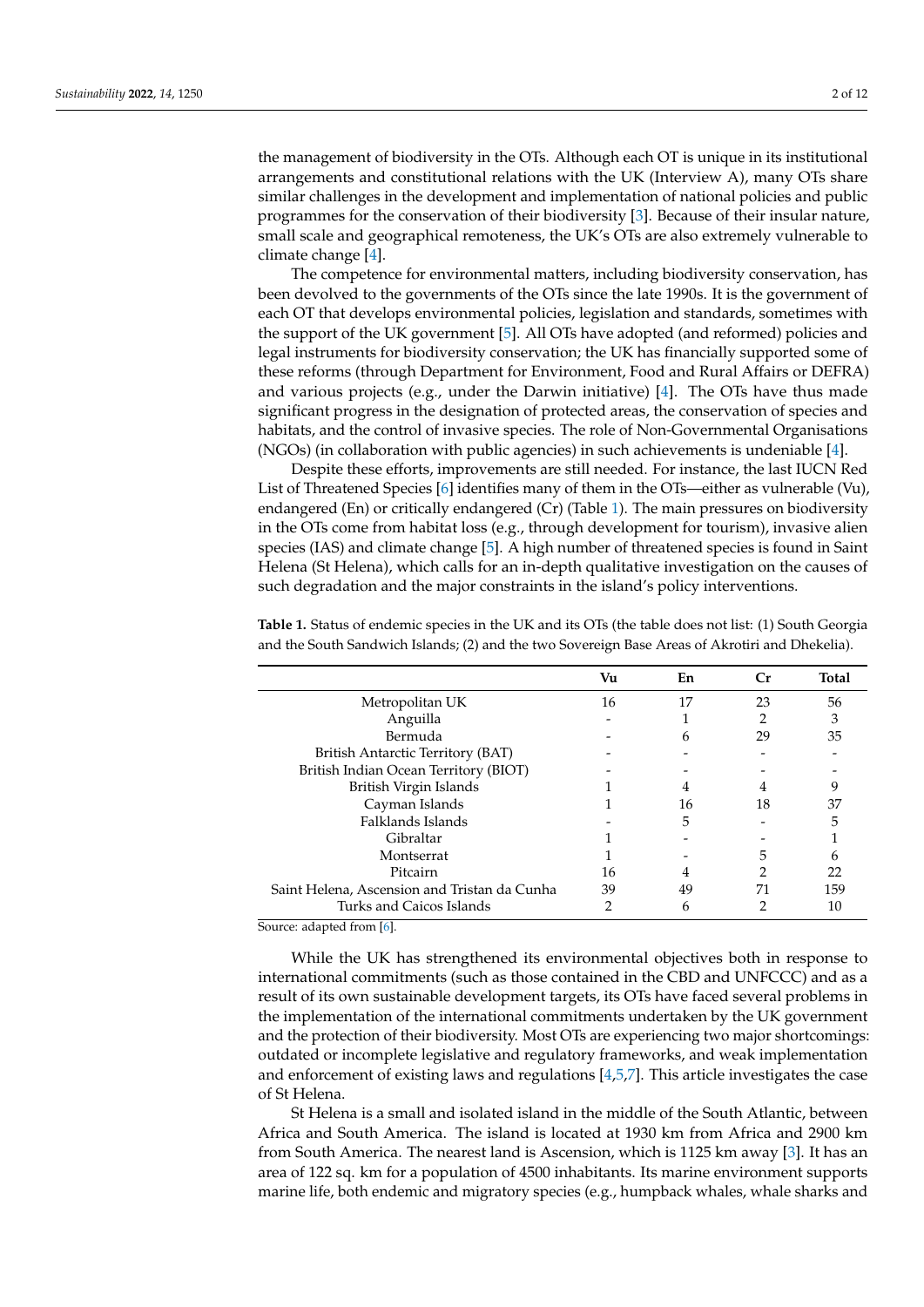turtles), as well as resident populations of dolphins. The marine environment also supports recreational and commercial activities [\[8\]](#page-11-7).

After this short contextualisation, the article clarifies the materials and methods used and provides analytical insights on the role of policy resources in the analysis of public policies. It then analyses biodiversity policy in St Helena under various angles (i.e., relations with the UK, organisational arrangements within the island, the legislative framework and its execution for the protection of biodiversity). Finally, the article discusses the major challenges faced in the development and implementation of St Helena's biodiversity policy with an emphasis on the role of tangible and intangible resources. It concludes with a set of recommendations tailored around the specific case study but applicable also to other OTs. Generalisation from the single case study of St Helena to other OTs is difficult (Interview B), yet the empirical data of this study will be put in the perspective of the existing literature on the UK's OTs.

#### **2. Materials and Methods**

Data were collected through document analysis and interviews with different stakeholders. Initial useful information on St Helena came from UK governmental reports on the OTs (e.g., issued by DEFRA). Later, the official acts produced by the authorities of St Helena were analysed in relation to environmental policy in general and biodiversity specifically. These acts included both legal and strategic documents. Reports produced by international organisations, both intergovernmental (e.g., OECD) and non-governmental (e.g., IUCN), or under EU funding programmes (e.g., BEST) have also been used during data collection. Scientific literature in academic journals relevant to the specific case of biodiversity policy in St Helena could not be traced during our scanning of sources.

Different organisations were contacted for interviews from international territorial associations (Interviews E and F), national branches of international environmental NGOs (Interview A), British NGOs (Interview B) and governmental bodies in St Helena (Interviews C and D). In these organisations, most interviewees were "those at the top", i.e., key informants knowledgeable about the processes investigated in this study [\[9\]](#page-11-8). In other words, data collection has included "elite interviewing". Elite is defined as 'a group of individuals who hold, or have held, a privileged position in society and, as such [ . . . ] are likely to have had more influence on political outcomes than general members of the public' [\[10\]](#page-11-9), p. 199. Interviewees were chosen for the position that they (had) covered. 'It is often the case that such individuals have unique experiences as "insiders", enabling them to comment upon events or evidence' [\[9\]](#page-11-8), p. 85. Indeed, the purpose of this study was to investigate aspects of events and processes that only specific people would know about. Elite individuals are important repositories of unique experiences. A major problem in elite interviewing is that the interviewee(s) may have an interest in distorting the information provided. However, the information provided by elite interviewees was triangulated through cross-checks across the scripts of the different interviews and by means of other sources of data (namely documents and internet websites). This has strengthened the reliability of data collection and analysis.

# **3. Resources and Public Policies**

Each stage of the policy cycle demands and relies on a set of resources understood here (as well as in the traditional policy analyses) as commodities (or means) of the political– administrative action to resolve a collective problem ("policy resources"). The availability of resources has a strong influence on the results of a public policy. Even before a policy is formulated, politicians, civil servants and private actors are confronted with limited, yet necessary, resources for the construction, production and execution of a public policy. Inadequate resource allocation may ultimately explain implementation deficits and gaps both in the outputs and outcomes of governmental action [\[11\]](#page-11-10). Indeed, the relevance of resources for successful policies has been stressed since the early studies on policy implementation [\[12\]](#page-11-11) and regularly confirmed in the study of public policies [\[13\]](#page-11-12).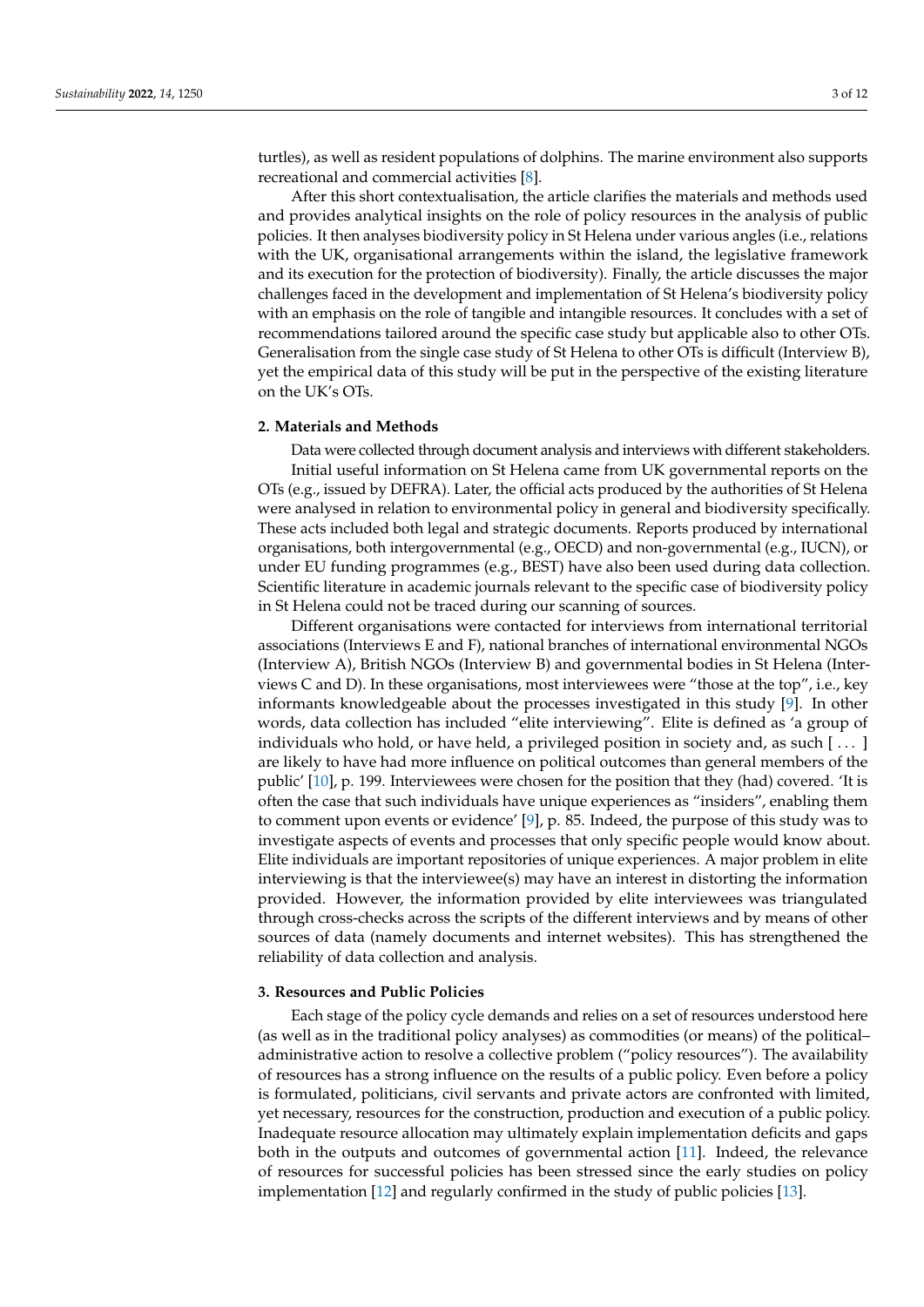The term "policy resources" (or "administrative capacity") has been used to include a long list of physical and immaterial assets that are mobilised to form and implement public policies: funds, personnel, talent, organisation, appropriations, infrastructures, facilities, equipment, information, knowledge, leadership, political support, public consensus, time and many more [\[11](#page-11-10)[,14\]](#page-11-13). For the purpose of this article, few resources were selected because they recurred as a concern and limit in public actions during field research: personnel, money and information.

Human resources (i.e., the personnel) are both quantitative and qualitative in nature [\[11\]](#page-11-10) in the sense that personnel has to be understood as both the number of people available for a task (or size) and their talent (or skills) [\[13](#page-11-12)[,14\]](#page-11-13).

The importance of financial resources (or money) is very well clarified by the following quotation from Knoepfel et al. (2007) p. 69: 'Without the finance to pay for salaries, accommodation, office and IT equipment [ . . . ] the effective implementation of a public policy is impossible.'

Finally, cognitive resources (i.e., information) refer to the knowledge based on technical, social, economic and political data and available to understand a collective problem and crucial for its solution. This is particularly true for environmental policies. The production and utilisation of this resource require the provision and management of sophisticated information systems; this, in turn, requires skilled users (i.e., expertise) [\[11\]](#page-11-10).

### **4. Biodiversity Policy in Saint Helena**

St Helena, Ascension and Tristan da Cunha are three islands that form a single territorial grouping (and OT) under the Crown. A Governor for this OT is appointed by the Queen of England on the advice of the British government and resides in St Helena. However, from an administrative perspective, the three islands are divided into three separate entities; hence, the UK government appoints an Administrator on both Ascension Island and Tristan da Cunha to represent the Governor. The Governor and the Administrators preside over a council that is locally elected on each island. St Helena has its own elected Legislative Council; it elects five members to sit on the Executive Council that advises the Governor in most policy areas [\[15\]](#page-11-14).

## *4.1. Relations with the UK*

Although the competences for biodiversity conservation and environmental management have been devolved to the governments of the OTs, the UK government retains responsibilities for external relations and international treaties [\[16\]](#page-11-15). The UK signed the CBD in 1992 and has since then adopted national biodiversity strategies in compliance with the Convention. The UK issued its first national biodiversity strategy in 1994 [\[17\]](#page-11-16) and updated this strategic document in 2007 and 2012 [\[16\]](#page-11-15). The UK Post-2010 Biodiversity Framework of 2012 has responded to both the Aichi Targets adopted internationally in 2010 and the EU Biodiversity Strategy of 2011 [\[5\]](#page-11-4).

Biodiversity in the OTs had been given little attention by the UK until 2001 when the UK government and the governments of each OT signed the Environment Charters that define a greater commitment (and financial support) of the UK to biodiversity conservation in the OTs [\[4\]](#page-11-3). With the Environmental Charters, the UK government has committed to help build capacity in environmental management, assist in the revision of environmental legislation, support the implementation of multilateral environmental agreements, facilitate the use of expertise to advise decision-making, and promote cooperation among the OTs for the sharing of experience and knowledge [\[5\]](#page-11-4). The Environment Charters have marked an improvement of the UK's involvement with the biodiversity of its OTs also because such commitment helped the UK government understand the biodiversity richness of its OTs as well as their need for support. The Charters were pivotal for the subsequent establishment of an environmental fund entirely dedicated to the OTs, i.e., Darwin+. DEFRA, too, started to be more involved with the OTs (Interview D).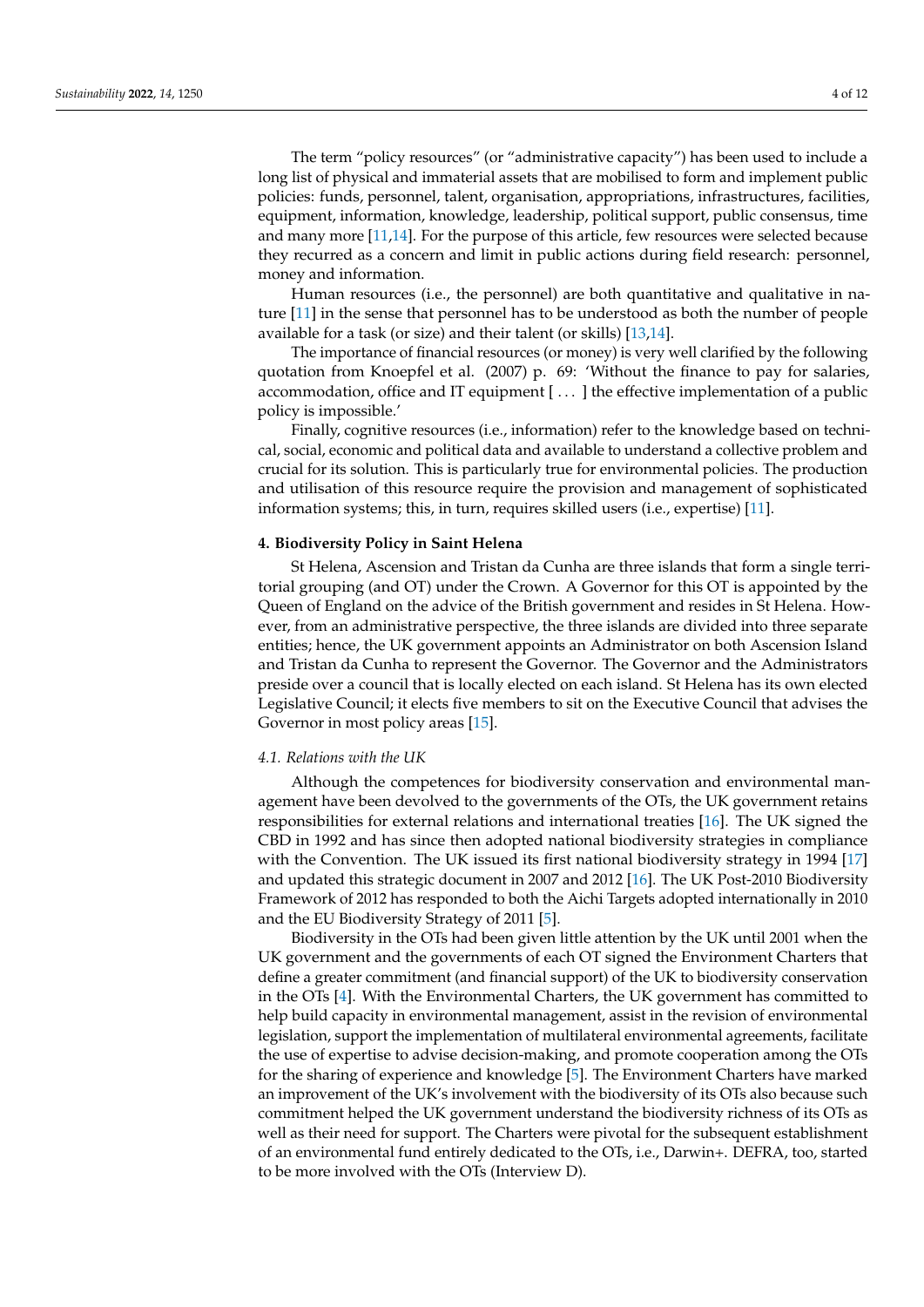The commitment from the UK was later confirmed by the "United Kingdom Overseas Territories Biodiversity Strategy" that the UK government adopted in 2009 [\[4](#page-11-3)[,16\]](#page-11-15). The same UK Post-2010 Biodiversity Framework of 2012 aims at safeguarding biodiversity both in the UK and its OTs. Since 2016 the UK Overseas Territories have also enhanced marine environmental protection with support from the Blue Belt Programme [\(https:](https://www.gov.uk/guidance/the-blue-belt-programme) [//www.gov.uk/guidance/the-blue-belt-programme;](https://www.gov.uk/guidance/the-blue-belt-programme) accessed on 20 July 2021).

The OTs have been an integral part of Britain's history. Each OT is different, with its own history, identity and relationship with the UK. They all have very different institutional arrangements; each OT has its own constitution, government and laws (Interview A). Powers are devolved from the UK to the elected governments of the OTs; the UK retains only those powers that are necessary to exert its sovereign responsibilities. In this context, the governments of the OTs are responsible for the protection and conservation of their natural environment [\[3\]](#page-11-2).

St Helena has self-determination and is administered by its own acts and authorities. Defence and Foreign Affairs continue to be the responsibility of the UK [\[15\]](#page-11-14). As for other OTs, powers have been devolved since the 1990s at the same time when environmental awareness was raised on the island. This seems to have eased St Helena's own action on environmental issues (Interview B). Political support for the environment has been confirmed during field research (e.g., Interview D).

St Helena has had support from the UK but in a rather inconsistent way, at least in the past (Interview D). Although St Helena has revenues from taxes and sales and is pursuing financial self-sufficiency, an important amount of its public funding still originates from the UK [\[15\]](#page-11-14). Such dependence on the UK government for funding might limit the autonomy of St Helena in its political and policy decisions (Interview B). The policy priorities on the national agenda are established by the government of St Helena in collaboration with the UK government's representatives present on the island (Interview B). However, the national political agenda is left to St Helena's policy-makers with no interference from the UK government (Interview D). St Helena's government budget (mostly coming from the UK) is shared among all government portfolios. The environment does not receive a large share since it competes with other national priorities such as education and health (Interview D). It follows that for the environment, the government of St Helena has to rely on project funding.

This project-based source of funding will face new challenges in the near future for two main reasons. First, St Helena can no longer access Darwin+ (dedicated to the OTs only) since 2020 because of a decision of the UK government. The island can now only access the Darwin programme, i.e., a grant scheme for biodiversity conservation and poverty reduction activities that target low- and middle-income countries (not only the UK's OTs). This constitutes an important cut to the budget previously available to St Helena. Second, financial sources for St Helena will be impacted by Brexit since the island can no longer access funding schemes like the BEST initiative or the European Development Fund for the development of its infrastructure as it happened before Brexit (Interview D).

#### *4.2. Environmental Governance in Saint Helena*

A Chief Environmental Officer (CEO) is appointed by the Governor of St Helena. The CEO is responsible for the administration of environmental protection and oversees the implementation of the Environmental Protection Ordinance (EPO) adopted in 2016 (see below). The CEO also acts as the main advisor to the Governor on environmental matters [\[18\]](#page-11-17). Another key actor in the management of biodiversity in St Helena and the execution of the related administrative tasks is the Portfolio of Environment, Natural Resources and Planning (ENRP Portfolio).

The ENRP Portfolio has competence for a broad area that includes environmental protection and environmental risk management, biodiversity and nature conservation, land planning and building control, agriculture, fisheries and forestry [\[19\]](#page-11-18). The ENRP Portfolio regulates these matters, advise the government on policy developments in those areas, and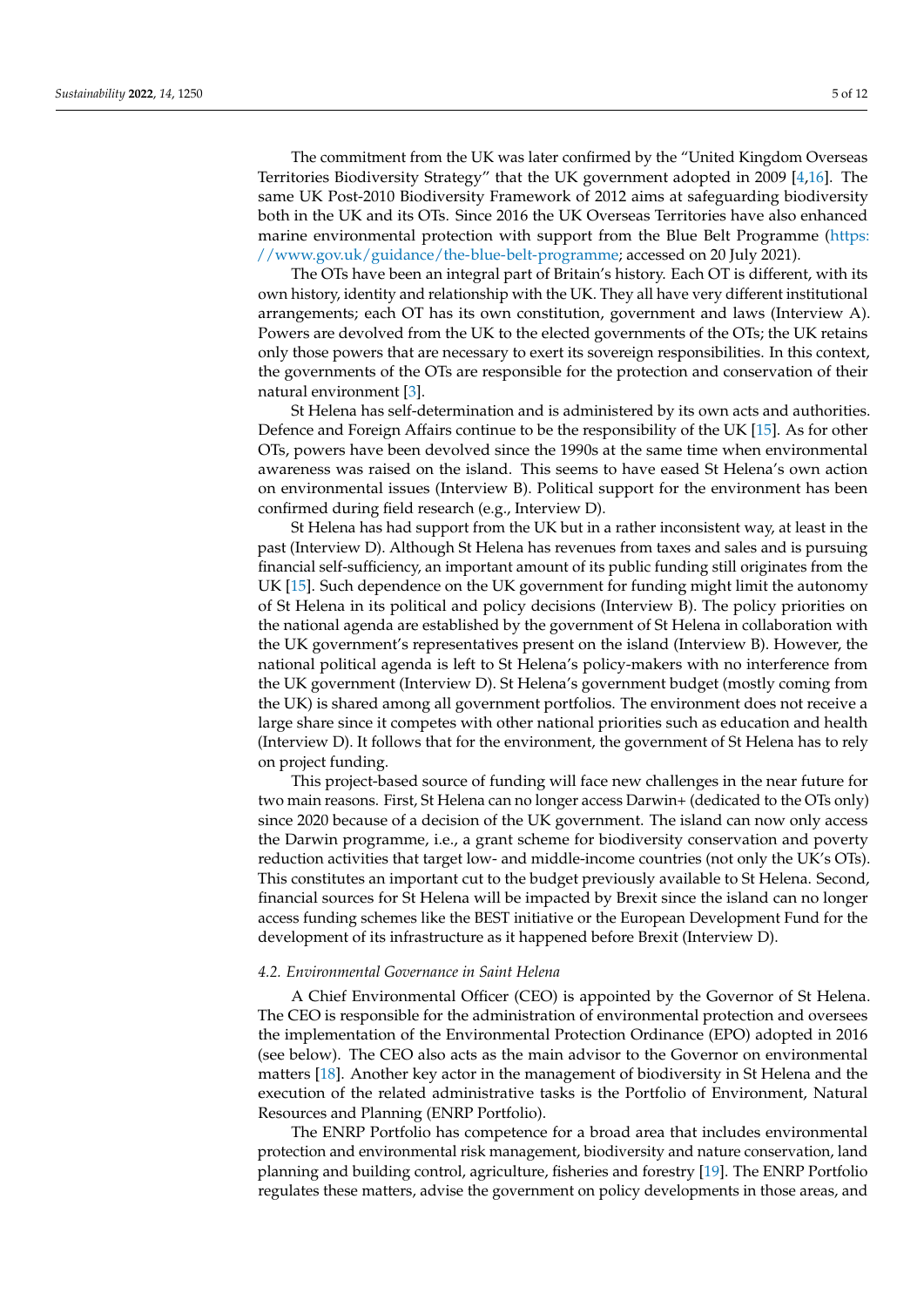intervenes in case of breaches of the legislation through its monitoring and enforcement activities. It also aims at engaging the public in the areas of its competence [\[19\]](#page-11-18).

As mentioned above, DEFRA has started to be more engaged with the OTs. Important support comes from the Joint Nature Conservation Committee (JNCC) in the form of expertise and, occasionally, funding (Interview D). The public administration of St Helena can also rely on the support of UK-based NGOs (e.g., RSPB) (Interview D).

#### *4.3. Saint Helena's Legislative Framework for Biodiversity*

St Helena has never been subject to the acquis communautaire of the EU (Interview C). Its legal system is based on English law, but the island can issue its own legislation in the form of Ordinances (16). An Environmental Protection Ordinance (EPO) was adopted in 2016 and is the major legal instrument for the protection of the environment on the island (Table [2\)](#page-5-0). It is also very comprehensive and includes the protection of biodiversity, the management of waste and the control of pollution (article 4, EPO 2016) (Ref. [\[8\]](#page-11-7); as confirmed during interviews: Interviews B and D). The adoption of EPO 2016 represents a major policy achievement in the biodiversity policy area in St Helena. Not much existed in the legal framework before this act. A number of legislative acts already referred to environmental matters (e.g., Birds Ordinance (1998) and Forestry Ordinance (2001)) but the EPO is the first consolidated text on the environment, which was the main objective behind the adoption of the law (Interview D). The Sustainable Economic Development Plan of 2018 confirms the St Helena's commitment to the effective management of its environment [\[20\]](#page-11-19).

| 1996 | Birds Ordinance                                            |
|------|------------------------------------------------------------|
| 2001 | <b>Forestry Ordinance</b>                                  |
| 2003 | Conservation and Management of Fishery Resources Ordinance |
| 2003 | <b>Endangered Species Protection Ordinance</b>             |
| 2012 | National Environmental Management Plan (2012–2022)         |
| 2013 | Land Planning and Development Control Ordinance            |
| 2014 | Marine Management Plan                                     |
| 2016 | <b>Environmental Protection Ordinance</b>                  |
| 2016 | 10-Year Plan (2017-2027)                                   |
| 2018 | Sustainable Economic Development Plan 2018-2028            |
| 2019 | A Climate Change Policy for St Helena                      |
| 2020 | 10-Year Plan Review                                        |
|      |                                                            |

<span id="page-5-0"></span>**Table 2.** Key policy documents related to the (marine) environment in Saint Helena.

The EPO was the result of a strong community involvement (during policy formation), which can explain why its implementation has not caused any major conflict with the affected stakeholders (Interview B). The main obstacles in the implementation of EPO 2016 are the absence of regulations (that work like implementing measures of the Ordinance). Therefore, only some parts of the EPO are being implemented while others lack regulations. These implementing measures have not been produced because of the poor availability of human resources (for instance, for its drafting) (Interview D).

In the domain of biodiversity, the UK signed the Convention on Biological Diversity in 1992. Only a few OTs have requested to be included in the ratification of the CBD that took place in 1994; the other OTs are not legally committed to the CBD [\[4,](#page-11-3)[5,](#page-11-4)[15\]](#page-11-14). The CBD was extended to St Helena in 1994 [\[8](#page-11-7)[,18\]](#page-11-17). However, a National Biodiversity Strategy (NBS) (as requested by the CBD) for St Helena is still missing due to the lack of resources. The NBS was never prioritised in the light of the (limited) amount of human as well as cognitive resources (i.e., expertise) available on the island (Interviews C and D). The island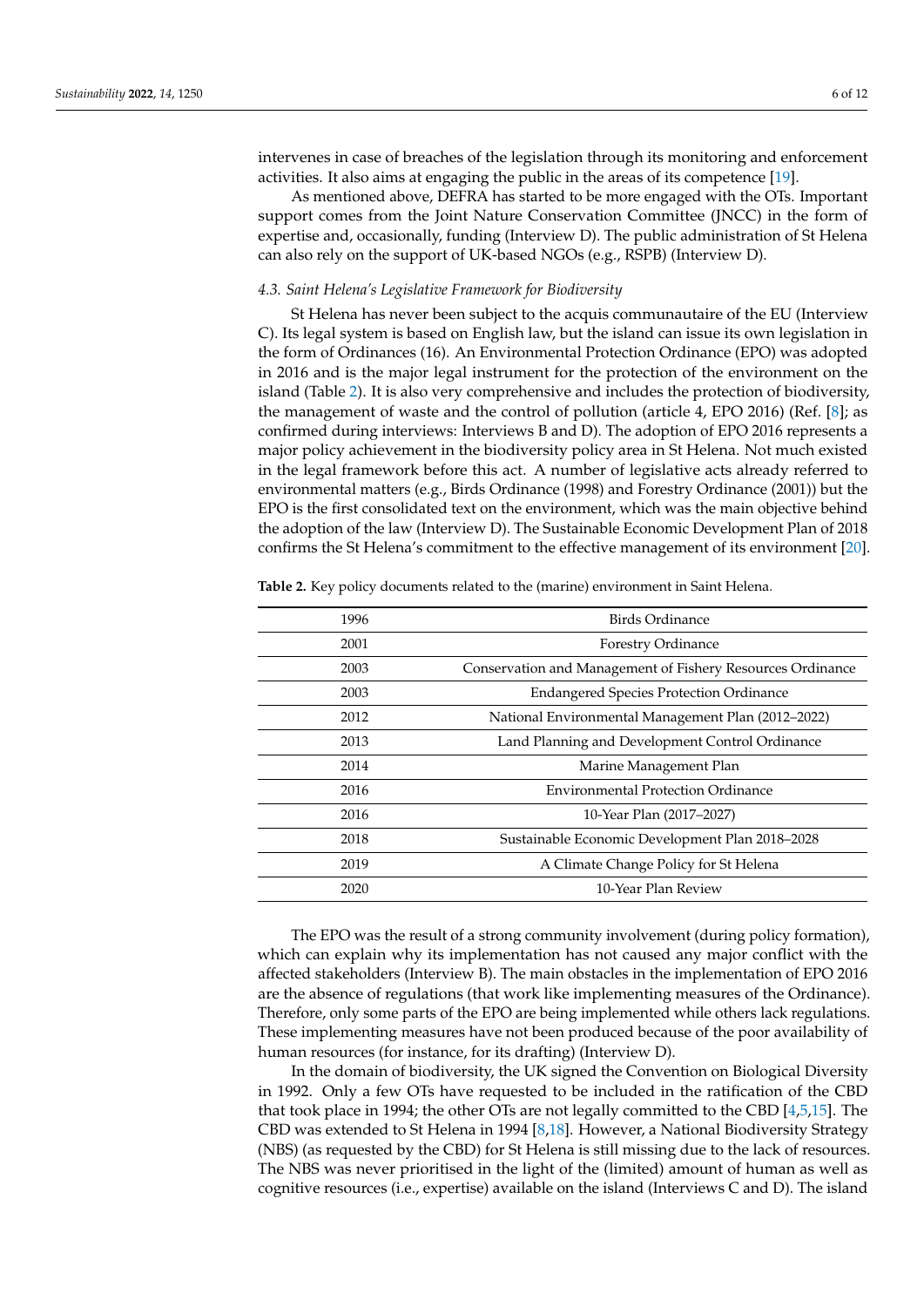has developed, instead, a National Environmental Management Plan in 2012 (Interviews B and C).

St Helena has recently established its Climate Change Policy [\[19\]](#page-11-18). This is a strategic document; the island does not have a legal act on climate change (Interviews C and D). The Climate Change Policy is, indeed, a programmatic document stating the government's intention regarding climate change. St Helena aims at reducing the quantity of greenhouse gas emissions by relying on renewable energies among other mitigation measures (e.g., sustainable transport and sustainable buildings). It also aims at identifying and prioritising current and future risks from weather-related hazards (on the adaptation side) [\[21\]](#page-11-20). In addition to this document, there is not any national law on climate change nor any adaptation strategy (Interviews B and D). A possible reason for the absence of such measure might again be found in the lack of adequate resources and skills (Interview D). There is both political and public support to address climate change and its impact but there are no legislative proposals at the time of writing (Autumn 2021). The same Climate Change Policy should have its implementation measures through a Climate Change Action Plan that has not yet been developed by the competent authority, i.e., ENRP Portfolio (Interview C; [\[21\]](#page-11-20)). Nevertheless, climate change has been taken into account in recent policies such as the one on water management (Interview B).

#### *4.4. Policy Instruments for Biodiversity Protection in Saint Helena*

The EPO is the first and most important legislative instrument in St Helena for environmental protection; it seems to have had a positive impact on both habitats and species (Interview C). Indeed, the EPO's section on the conservation of biodiversity (Part 6) includes obligations for the protection of areas and species (articles 19–21, EPO 2016). It also includes provisions on IAS (articles 22 and 23, EPO 2016).

Protection of areas.According to the EPO (articles 30 and 31), National Conservation Areas (including MPAs) are designated by the Governor of St Helena; a management plan is then adopted by the CEO. Penalties for breaches to the management plan are foreseen as part of enforcement (article 33, EPO 2016). St Helena has a total of 23 National Conservation Areas: 3 National Parks, 6 Nature Reserves, 5 Important Wirebird Areas and 9 Historic Conservation Areas. The Nature Reserves and the Important Wirebird Areas cover 11% of the total terrestrial area [\[15\]](#page-11-14). In total, the protected area designated is 44% of the territory of the island (Figure [1\)](#page-7-0). Such designation has implied a process of public consultation (Interview D).

However, management plans for terrestrial protected areas (falling under the remit of the Land Planning and Development Control Ordinance of 2013) have never been adopted (with the exception of one area); hence, they lack legal protection (Interview B). The production of management plans for the terrestrial protected areas remains a political priority; the main obstacle is the lack of resources for producing those plans. Unfortunately, around these areas there is a strong development pressure and, in the absence of management plans, some development projects have gone ahead. St Helena is a small island (as many other OTs); its land is thus under strong development pressure (Interview D).

Based on the EPO 2016, the government of St Helena has also designated a Marine Protected Area (MPA). St Helena's MPA encompasses the entire 200 nm maritime zone, which corresponds to 444,916 km<sup>2</sup> (Interview D). For the designation of the MPA, St Helena's Government (SHG) conducted an intensive process of public consultation and managed to have a good engagement of fishers and marine tour operators in the entire process [\[7\]](#page-11-6) despite initial confrontations with the fishing industry (Interview A).

The MPA is managed under the Marine Management Plan (MMP) of 2016 with the objective of protecting ecosystems, habitats and species, preventing the introduction of non-native species and managing marine natural resources sustainably. The MMP 2016 indicates the major pressures on St Helena's marine environment: pollution (including the one coming from sewage systems), commercial and recreational fishing, alien species,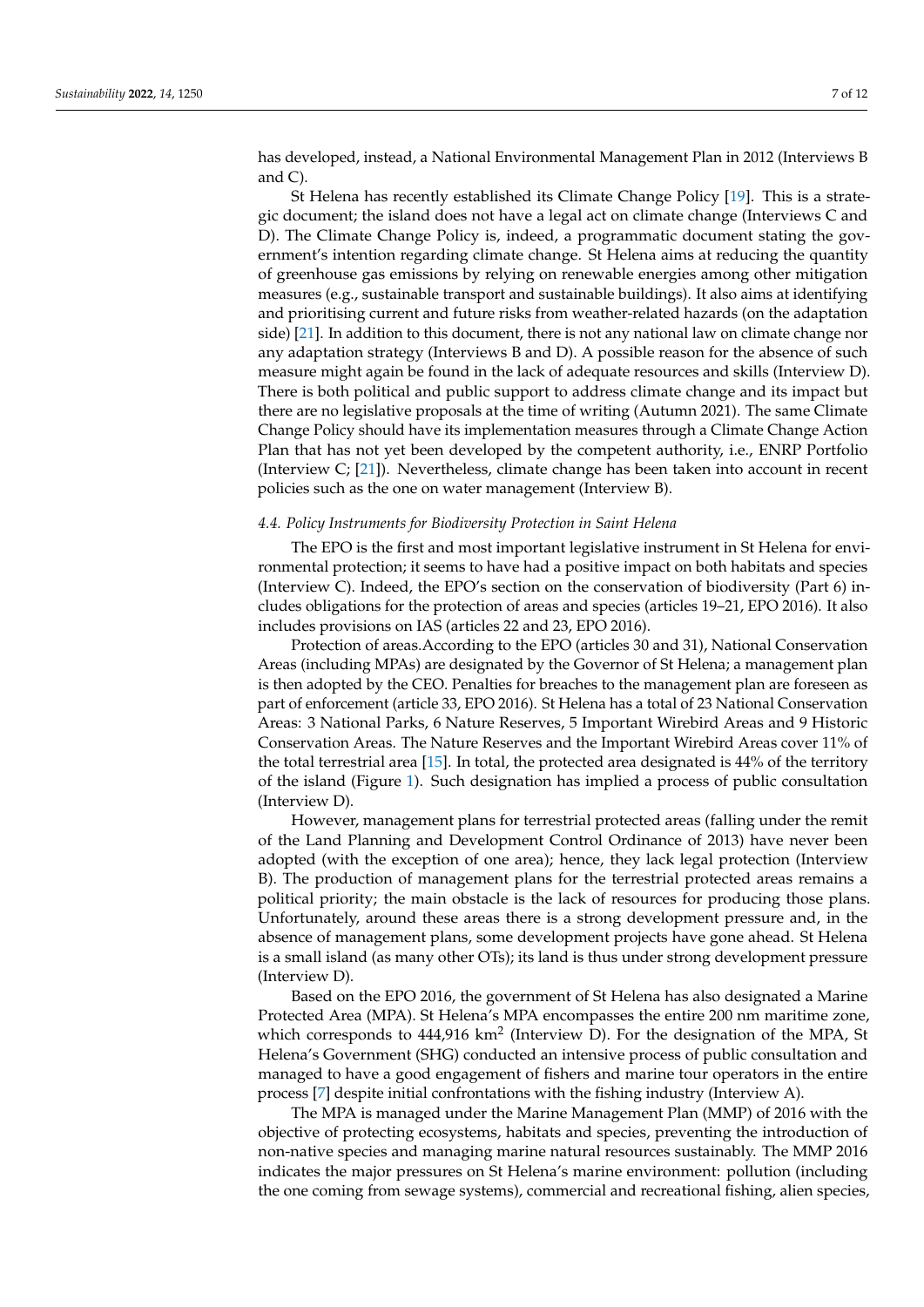<span id="page-7-0"></span>marine tourism, construction and mineral extraction [\[8\]](#page-11-7). The MMP represents the main strategic document for the marine environment of St Helena, thus going beyond the scope of the MPA (Interview B). The issuing of this document implied a broad process of consultation so that once it was in place, it did not meet strong opposition (Interview D). consultation (Interview D).

as part of enforcement (article 33, EPO 2016). St  $\mathcal{L}$ 





For the production of the MMP, St Helena has received support (e.g., expertise and data to inform decision-making) from the UK's Blue Belt Programme (Interview D). The MMP 2016 is currently being revised and a new version should be issued in 2021 (Interview D). In the revision process, important inputs came again from the Blue Belt Programme (Interview B). The MMP is being updated based on contingent legislative progress in related areas (e.g., fisheries) and more evidence from the field (Interviews C and D). The MMP is developed and implemented by the ENRP Portfolio.

Protection of species. In general, the OTs have made significant progress in the designation of protected areas, the conservation of species and habitats, and the control of invasive species. The role of NGOs (in collaboration with environmental departments) in such achievements is undeniable [\[4\]](#page-11-3).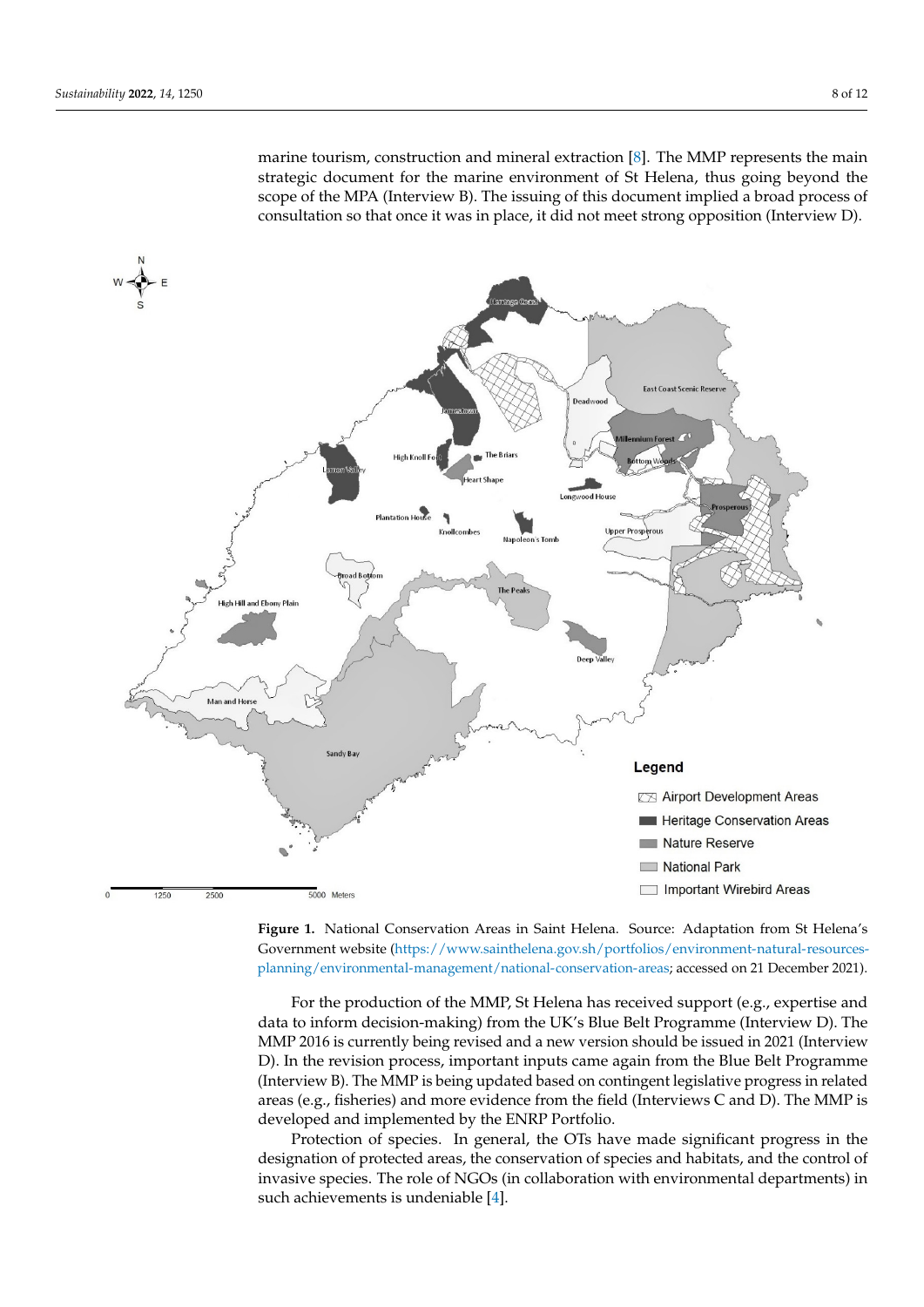The EPO of 2016 has certainly played a major role in the protection of species in St Helena. Indeed, the parts of the Ordinance that are implemented refer to the protection of species. Compared to previous laws (i.e., Endangered Species Protection Ordinance of 2003), the EPO protects many more species and establishes a schedule. In addition, action plans are in place for the protection of individual species (Interview D). Currently, all species that are classified as threatened on the IUCN Red List are protected under St Helena's law [\[15\]](#page-11-14).

In St Helena, the result in terms of the protection of species is considered satisfactory. However, for many species, information is not always available or strong for informing management plans. The island has also put in place some restoration actions. IAS still remain an important threat to St Helena's biodiversity (Interview B and D).

## **5. Hindrances in Policy Development and Execution**

The UK has strengthened its environmental objectives both in response to international commitments, such as those contained in the CBD and UNFCCC and as a result of its own sustainable development targets [\[17\]](#page-11-16). Its OTs, instead, face problems in the conservation of biodiversity and important hindrances in the implementation of the international commitments undertaken by the UK government. Although the OTs have different geophysical conditions and socio-economic contexts, most of them are affected by two common weaknesses: outdated or incomplete legislative and regulatory frameworks, and weak implementation and enforcement of existing laws and regulations [\[4](#page-11-3)[,5,](#page-11-4)[7\]](#page-11-6). The specific case of St Helena confirms these weaknesses. The empirical data collected on this case study point to resources as the main cause of such pitfalls in the political course of action during both policy formation and implementation.

## *5.1. Legislative and Regulatory Frameworks*

Policy frameworks in many OTs are outdated, although—in a few of them—national governments and administrations have adopted new laws, developed new policies and improved the institutional arrangements to conserve biodiversity. In some cases, even when new legislation has been drafted, it has not been enacted [\[7\]](#page-11-6).

In the specific case of St Helena, the island has adopted important instruments, i.e., a national law for biodiversity and a strategy for its marine area (both in 2016). Yet, it has not issued any legal act on climate change or a national strategy for biodiversity (to comply with the international obligations of the CBD). The same biodiversity law (EPO 2016) lacks implementing measures; management plans for most terrestrial protected areas have not been issued either. The reasons for these regulatory gaps need to be found in the prioritisation of public issues on the political agenda in the context of limited resources (Interview C). In other words, the public funding—that originates in large amounts from the UK—is dedicated to other issues than the environment such as health and education. In recent years, the airport project has also diverted political attention to other policy priorities (Interview C). As stressed by one of the interviewees, money is limited compared to the needs of the island and 'funding is linked to politics and what people decide to spend money on' (Interview B).

# *5.2. Implementation and Enforcement*

The implementation and enforcement of existing political, legislative and regulatory instruments have been rather weak in many OTs due to several sources of conflict (both within the politico–administrative system and in relation with target groups) and the weak administrative capacity present in these islands [\[4\]](#page-11-3).

# 5.2.1. Conflicts

In various OTs, administrative competences for biodiversity are dispersed across several departments; coordination among them is quite difficult [\[4\]](#page-11-3). However, this element could not be traced during empirical research on St Helena where administrative coordina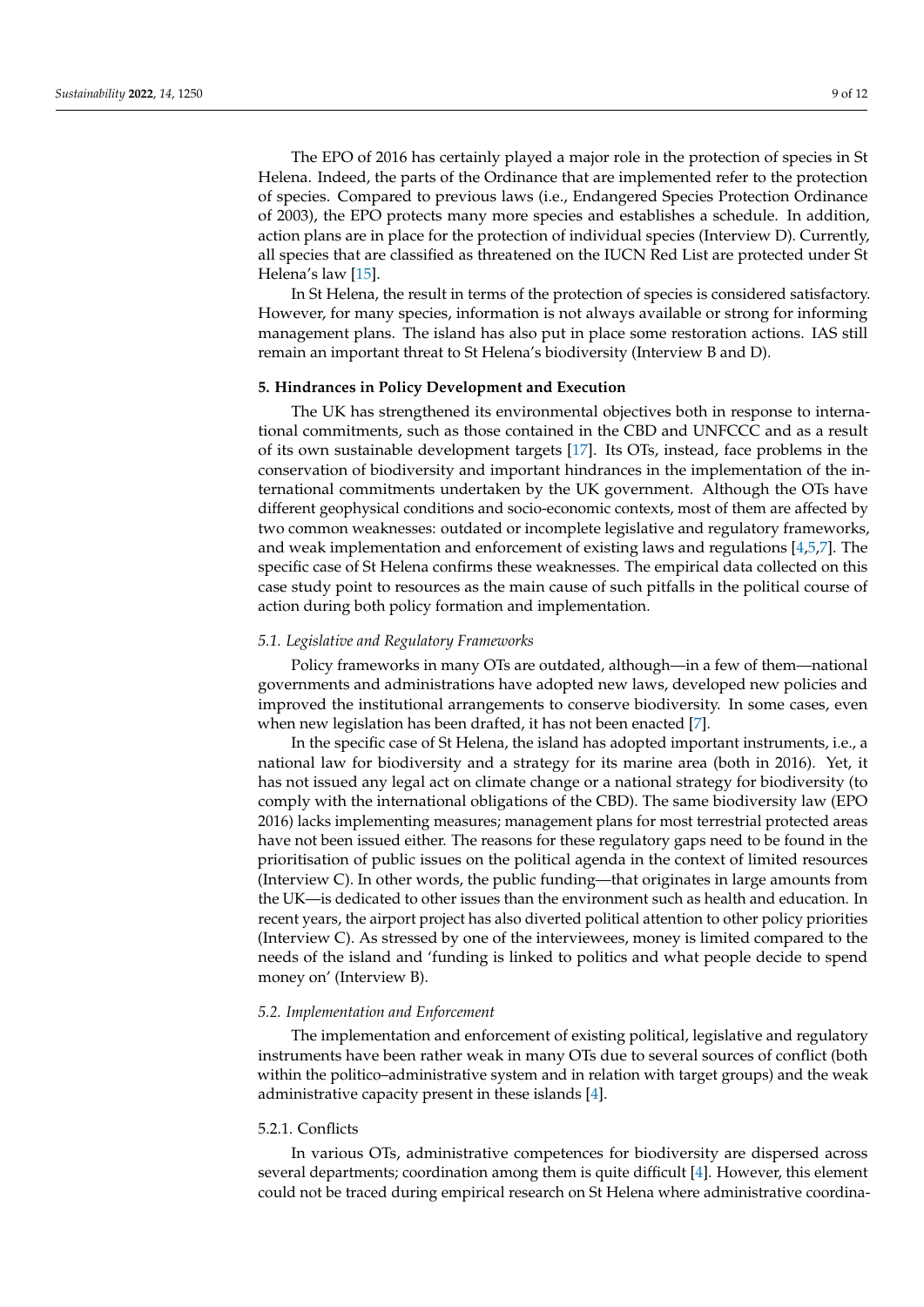tion is reported as good. The partnership approach with non-state actors also seems to be successful (Interview D).

Indeed, conflicts may also arise between the land-use and development objectives of some parties, on one side, and the work of conservation and environmental departments and NGOs, on the other [\[4\]](#page-11-3). The OTs' governmental bodies have limited resources also for communication and engagement, which prevents them from informing about their work, responding to people's concerns, and involving them in new public decisions and actions [\[7\]](#page-11-6). Environmental awareness in St Helena seems quite strong and has improved in the last couple of decades (Interview D). Here, policy development (e.g., the adoption of the EPO and MMP in 2016) has been possible thanks to an active community involvement that has solved initial frictions with some interests (namely fishers) on the creation of the island's MPA (Interviews B and A).

Nevertheless, like other OTs, St Helena suffers from its remoteness and size [\[20\]](#page-11-19). Biodiversity on the island is threatened by possible development projects. The area available for these projects is quite limited but the urge for the development of the population is quite high. The absence of management plans for terrestrial protected areas makes it easier for development projects to claim areas that lack legal protection (Interview B).

## 5.2.2. Capacity

Many OTs have small (and sometimes fragile) economies [\[5\]](#page-11-4). Therefore, they lack adequate human, financial and cognitive resources for monitoring and enforcement [\[7\]](#page-11-6).

First, the size of environmental departments varies across the OTs but they are in general understaffed. Moreover, the small population of the OTs and their low geographical accessibility also limit the availability of technical expertise [\[5\]](#page-11-4). Even when technical positions are filled, the high turnover of staff easily deprive public agencies of skilled personnel and, ultimately, knowledge. All these elements negatively impact the administrative capacity of the OTs [\[7\]](#page-11-6).

Second, financial resources are usually scarce and the contribution coming from the UK is often insufficient [\[5,](#page-11-4)[15\]](#page-11-14). In addition, the OTs' constitutional linkages with the UK prevent them from accessing other funds (e.g., from the US). In this context, Brexit will put the other major source of funding represented by the EU in peril (Interview A).

Third, some OTs (namely the ones located in the South Atlantic) are affected by insufficient data available (Interview A): 'Species records across the whole of the South Atlantic are incomplete, both in marine and terrestrial ecosystems, regarding the identification and the spatial distribution of species, total population sizes, relative abundance and trends' ([\[15\]](#page-11-14), p. 198). Filling this knowledge gap will be pivotal for better environmental management.

The limited resources have caused inefficiencies during policy implementation in St Helena, too, for instance in the management of its protected areas. On the land, only a few areas are currently protected in St Helena (as national parks or national conservation areas). Several places have been designated but management plans are still missing for most of them (Interview B). Management plans have not been issued because of the lack of staff and skilled personnel (with time to work on these plans) and funds to pay these people. Political will seems to be present, but the scarce availability of resources clashes, for instance, with the high number of species present on the island. In this context, conservation efforts are directed to the species most in need at a specific time without any long-term conservation planning (Interview B). In the seas, the existing MPA 'has been managed as best as it could possibly be given the resources that we have', according to an interviewee (Interview B). This is a general problem for environmental protection in St Helena: 'we do lack some funding and resources and expertise to put into these things' (Interview B).

Environmental NGOs (e.g., St Helena National Trust), partially compensate the local capacity for the protection of areas, species and the environment in general, and the actions that the government is unable to conduct. NGOs have channelled financial resources not only from UK-based foundations but also from EU funding programmes (Interview B). Again, Brexit is likely to have a negative impact on this last source of funding.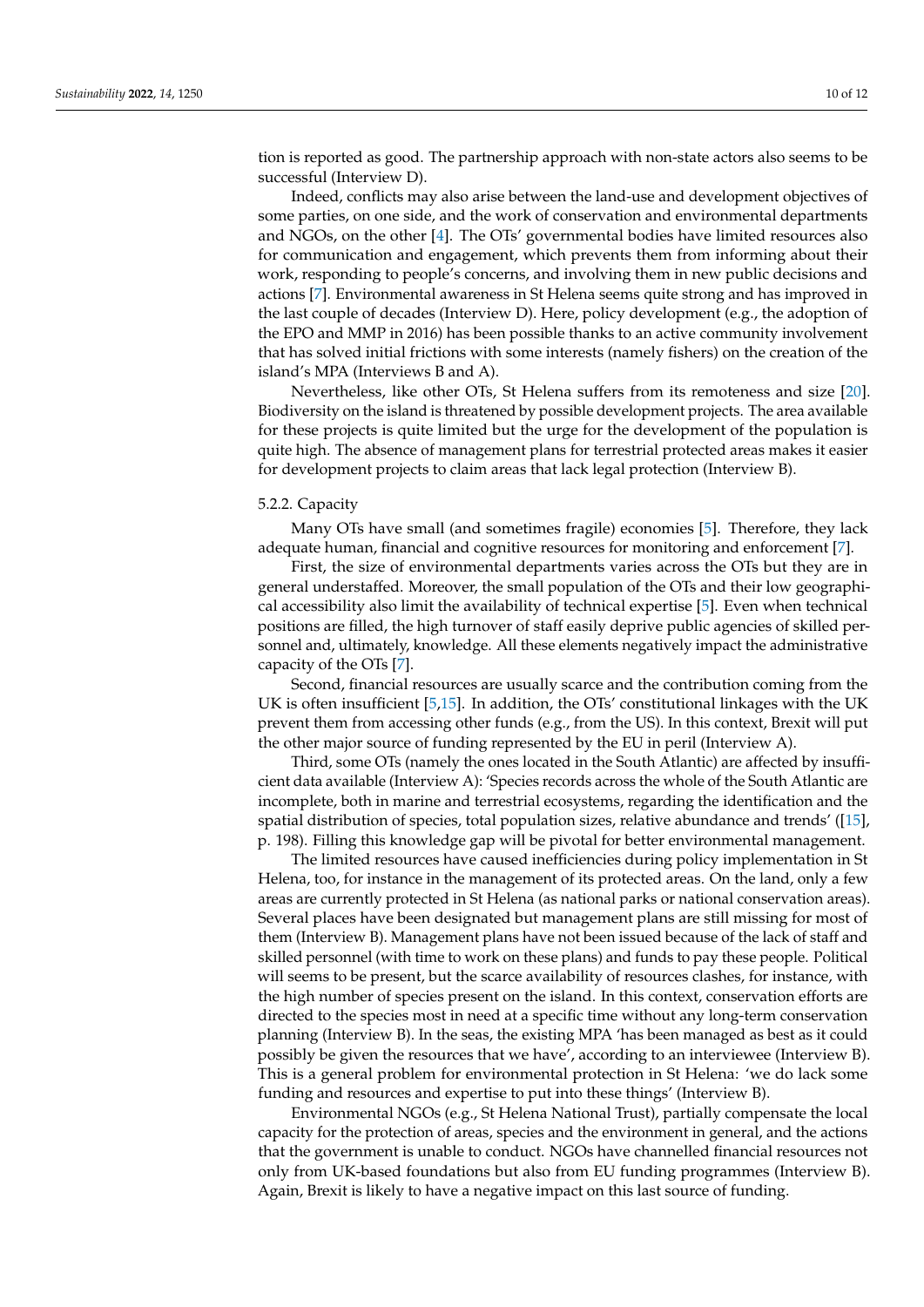# **6. Conclusions**

The paper has clearly shown that political and public support for biodiversity conservation is not sufficient to fuel the development of policy initiatives and their implementation. This is particularly true in disadvantaged territories such as the OTs of the UK. The analysis of biodiversity policy in St Helena has stressed the necessary nature of both physical and intangible assets such as human, financial and cognitive resources in policy formation and, even more, during policy implementation.

Similar to other OTs, St Helena needs more policy resources for the protection of its unique biodiversity. For instance, the personnel currently employed in biodiversity conservation in the national public administration is very small (Interview D). In this context, the UK's contribution becomes crucial, especially now that Brexit will take away EU funds from the OTs' budget (Interview B). The UK should, thus, confirm its past commitments to the OTs' biodiversity (as done in the Environmental Charters and the UK Post-2010 Biodiversity Framework) and support capacity-building in its OTs through funding, training and cross-territory skill exchange [\[5\]](#page-11-4).

Together with money and workforce, the case of St Helena has shown how scarce cognitive resources also can impact negatively on the making of biodiversity policies. Therefore, it will be important to reinforce the exchange of information and knowledge across the OTs by encouraging regional and cross-OT initiatives. Regional collaborations—through initiatives such as the UK Overseas Territories Conservation Forum —will enable the OTs to access a wider pool of expertise (Interview B). In the specific case of St Helena, exchanges with other OTs happen regularly and are formalised in a conference; in addition, an informal network brings together the OTs in the South Atlantic (Interview D). The UK should also enable its OTs to access expertise that is not available therein by building stronger linkages with academic institutions and nature conservation agencies in the UK and elsewhere [\[5\]](#page-11-4).

**Author Contributions:** Conceptualization, G.F.; methodology, G.F.; validation, G.F. and P.F.; formal analysis, G.F.; investigation, G.F.; resources, P.F.; data curation, G.F.; writing—original draft preparation, G.F.; writing—review and editing, G.F. and P.F.; visualization, G.F. and P.F.; supervision, P.F.; project administration, P.F.; funding acquisition, P.F. All authors have read and agreed to the published version of the manuscript.

**Funding:** The research leading to these results has received funding from the European Union, under the project "From Case Studies to Anchor Projects –Setting the ground to advance MAES in Europe's overseas" (MOVE-ON), Grant Agreement No. 07.027735/2019/808239/SUB/ENV.D2, [https://moveon-project.eu/homepage.](https://moveon-project.eu/homepage)

**Institutional Review Board Statement:** Not applicable.

**Informed Consent Statement:** Not applicable.

**Data Availability Statement:** Not applicable.

**Conflicts of Interest:** The authors declare no conflict of interest.

## <span id="page-10-0"></span>**Appendix A. UK Overseas Territories**

- − Anguilla
- − Bermuda
- − British Virgin Islands
- − Cayman Islands
- − Falkland Islands
- − Gibraltar
- − Montserrat
- − Pitcairn Islands
- − Saint Helena, Ascension and Tristan da Cunha Island
- − Turks and Caicos Islands